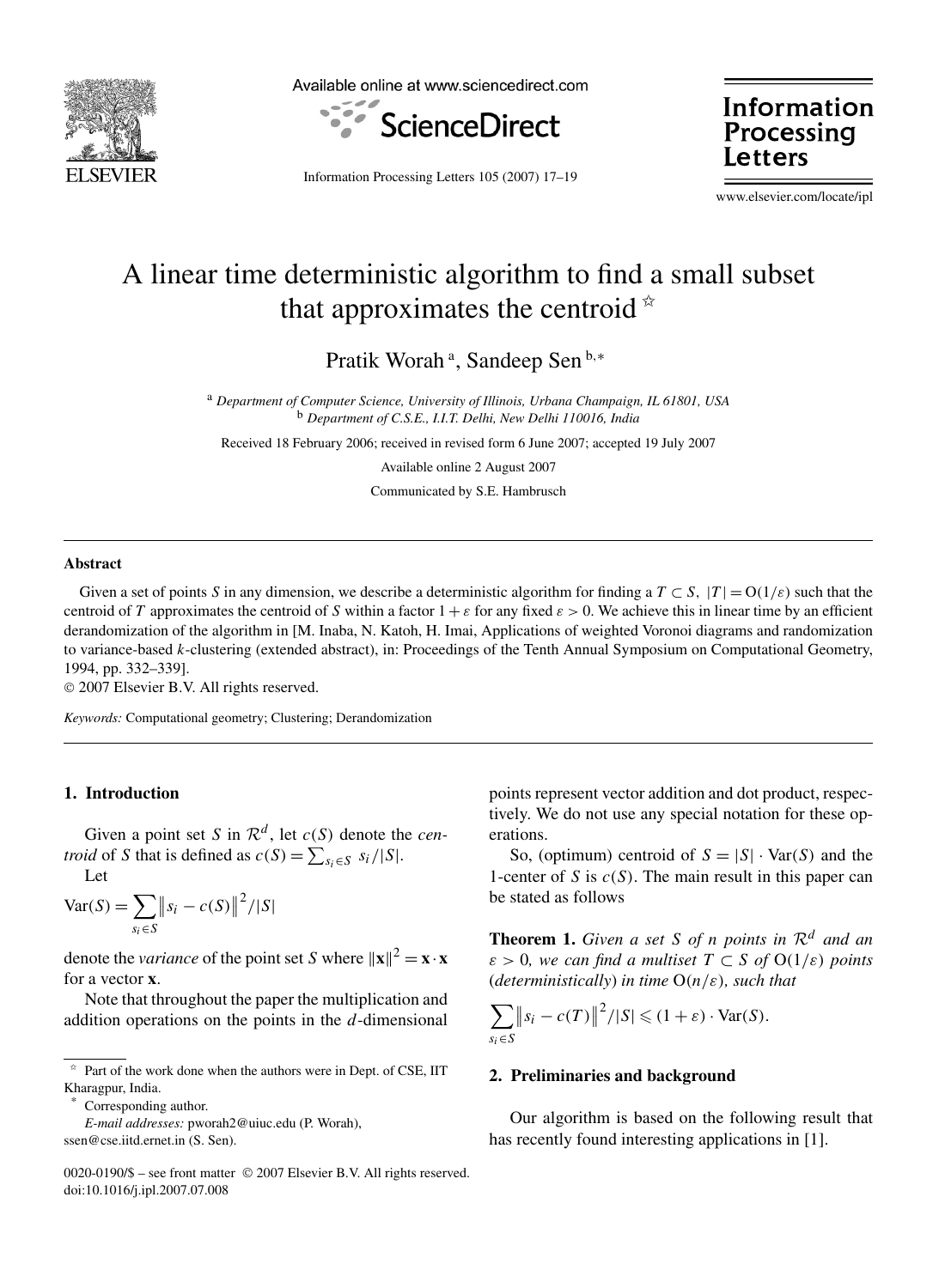{

**Lemma 1.** *(See [2].) Let*  $T ⊂ S$  *be a uniformly chosen random subset with*  $|T| = m$  (*sampled with replacement and hence T is a multiset*)*. Then*

$$
E[c(T) - c(S)] = 0 \quad and
$$
  

$$
E[\left||c(T) - c(S)\right|^2] = \text{Var}(S)/m,
$$

*where E*[*.*] *denotes the expectation over all choices of T .*

Using Markov's inequality in conjunction with the second equality in the previous Lemma, we obtain

$$
Pr(|c(T) - c(S)||^2 > Var(S)/(\delta m)) < \delta.
$$

Or in other words, there exists a subset *T* satisfying the condition  $||c(T) - c(S)||^2 \le \text{Var}(S)/m$  (using  $\sum_{s_i \in S} ||s_i - t||^2 / |S| = \sum_{s_i \in S} ||s_i - c(S)||^2 / |S| + ||c(S) - t||^2$  $\delta = 1$  in the previous inequality). Since for any point *t*,  $|t|^2$ , there exists some subset *T* satisfying Theorem 1 with  $m = 1/\varepsilon$ . In the next section we will design an efficient deterministic algorithm to find such a *T* . 1

# **3. Efficient derandomization**

The derandomization of the algorithm in [2] is done by the method of conditional probabilities [2]. The trivial method of derandomization based on checking all *m* combinations leads to an  $O(n^{O(m)})$  time algorithm that is not practical even for  $\varepsilon = 0.1$  (i.e.  $m = 10$ ). Our goal is to design a linear (in *n*) time algorithm when *m* is O*(*1*)*.

Let  $X_1, X_2, \ldots, X_m$  be random variables which take the values from the point set *S*. A direct application of the Raghavan–Spencer *method of conditional probabilities* (see, for example, [4]) implies the following procedure:

#### **Algorithm Approx-Centroid**

**Input**: A point set *S* of size *n*.

- **Output**: A point set  $T \subset S$  of size  $m$  ( $m < n$ ) satisfying  $||c(T) - c(S)||^2$  ≤ Var(*S*)/*m*.
- **Notation:**  $T^i$  is a vector  $[x_1, \ldots, x_i, X_{i+1} \ldots X_m]$  where  $x_i \in S$  and  $X_j$   $i < j \le m$  are random variables. Initially  $T^0 = [X_1 \dots X_m]$  and finally  $T^m = T =$  $[x_1, \ldots, x_m].$

The expectation of  $T^i$  is with respect to the random variables  $X_{i+1} \ldots X_m$ .

**for** each random variable  $X_i$   $1 \leq i \leq m$ ,

find  $x_i \in S$  such that

$$
E[||c(T^{i}) - c(S)||^{2} | X_{1} = x_{1}, X_{2} = x_{2} ..., X_{i} = x_{i}]
$$
  
\n
$$
\leq \text{Var}(S)/m
$$
  
\n(given  $E[||c(T^{i-1}) - c(S)||^{2} | X_{1} = x_{1}, X_{2} = x_{2} ...$   
\n $X_{i-1} = x_{i-1} \leq \text{Var}(S)/m$ )  
\n $X_{i} = x_{i}$ 

**Lemma 2.** We can always find  $x_i \in S$ , i.e., an assignment of the random variable  $X_i$  in the *i*th itera*tion which satisfies*  $E[\|c(T^{i}) - c(S)\|^{2} | X_{1} = x_{1}, X_{2} = x_{2}$  $x_2 \ldots, X_i = x_i$ ]  $\leq$   $\text{Var}(S)/m$ *.* 

**Proof.** The proof of the Lemma follows from an inductive argument on the number of random variables fixed. The base case, i.e., the value of the expectation with no random variables fixed is less than Var*(S)/m*. The formula for the conditional expectation after the  $(i - 1)$ th round (i.e., the  $i - 1$  random variables  $X_1, \ldots, X_{i-1}$  are fixed to values  $x_1, \ldots, x_{i-1}$ , respectively) can be written as

$$
E[||c(T^{i}) - c(S)||^{2} | X_{1},..., X_{i-1}]
$$
\n
$$
= E\left[\left\|(X_{1} + \dots + X_{m})\frac{1}{m} - c(S)\right\|^{2} | X_{1},..., X_{i-1}\right]
$$
\n
$$
= E\left[(X_{1} + \dots + X_{m})^{2}\frac{1}{m^{2}} - 2c(S)(X_{1} + \dots + X_{m})\frac{1}{m} + c(S)^{2} | X_{1},..., X_{i-1}\right]
$$
\n
$$
= (x_{1}^{2} \dots + x_{i-1}^{2} + 2x_{1}x_{2} \dots + 2x_{i-2}x_{i-1} + E[X_{i}^{2}]
$$
\n
$$
+ \dots + E[X_{m}^{2}] + 2x_{1}E[X_{i}] \dots + 2x_{i-1}E[X_{m}]
$$
\n
$$
+ 2E[X_{i}X_{i+1}] \dots 2E[X_{m-1}X_{m}]\frac{1}{m^{2}}
$$
\n
$$
- (2c(S)x_{1} + \dots + 2c(S)x_{i-1} + 2c(S)E[X_{i}]
$$
\n
$$
+ 2c(S)E[X_{m}]\frac{1}{m} + c(S)^{2}.
$$
\n(1)

This quantity is less than  $\text{Var}(S)/m$  by the induction hypothesis. We note that the random variables  $X_j, X_{j+1}, \ldots, X_m$  are independent for all  $i < j \leq m$ . Hence the terms not involving  $X_i$  can be considered as constants for the *i*th iteration and we can rewrite the above expression in the following simplified form

$$
E\left[\left\|c(T^{i}) - c(S)\right\|^{2} | X_{1}, \dots, X_{i-1}\right]
$$
  
=  $C_{i} + \frac{1}{m^{2}} E[X_{i}^{2} + D_{i} X_{i}],$  (2)

where

<sup>1</sup> A randomized algorithm is simply a uniform random sample of size  $m/\delta$  where  $1 - \delta$  is the success probability of the algorithm.